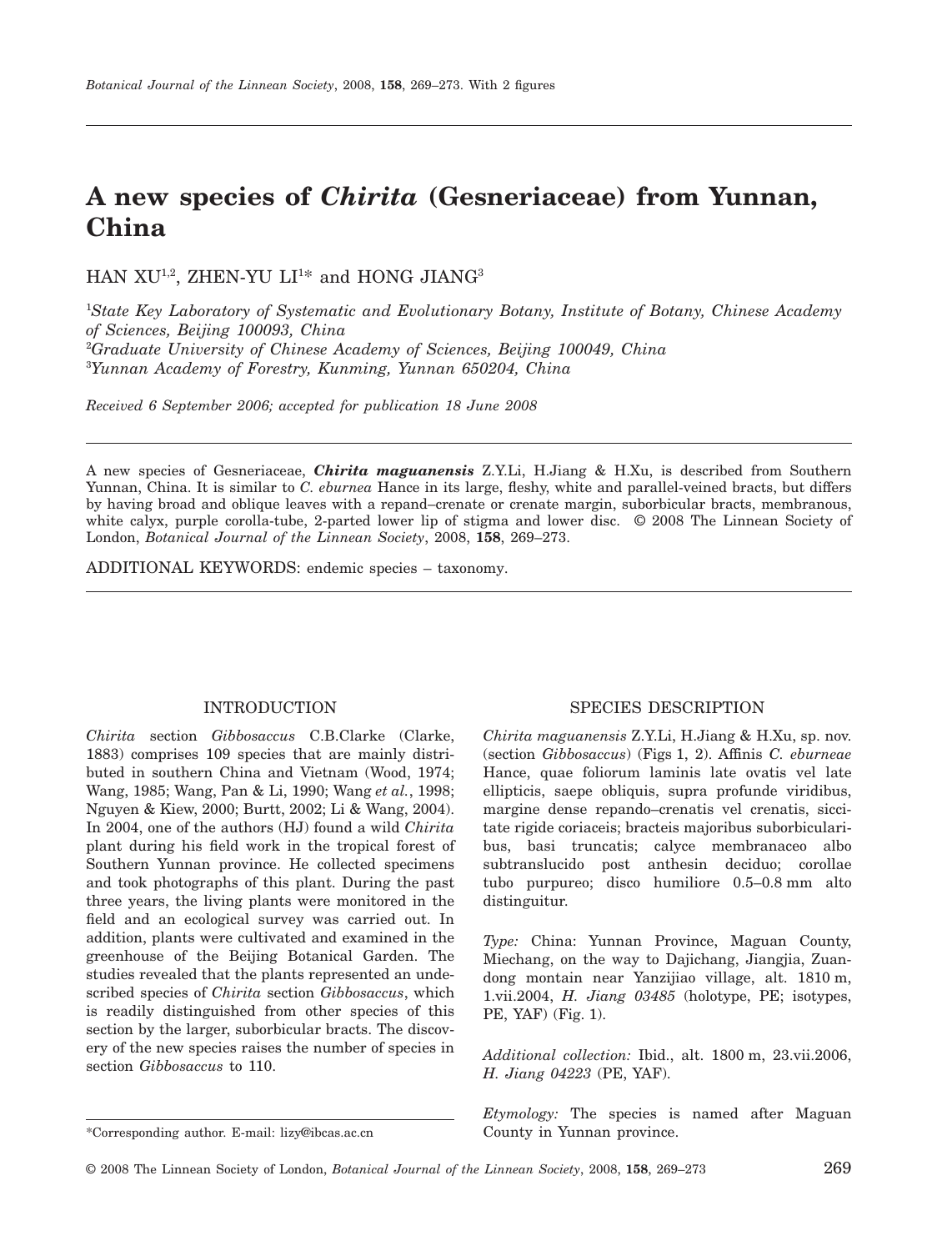

**Figure 1.** *Chirita maguanensis* Z.Y.Li, H.Jiang & H.Xu sp. nov. A, habit. B, leaf enlargement (upper surface). C, hairs. D, rhizome. E, flower. F, opened corolla showing stamens and staminodes. G, anther adaxial view. H, calyx and pistil with disc. I, stigma. Scale bars: A, 2 cm; B, 4 mm; C, 0.2 mm; E–F, 1 cm; G, 5 mm; H, 1 cm; I, 1 mm.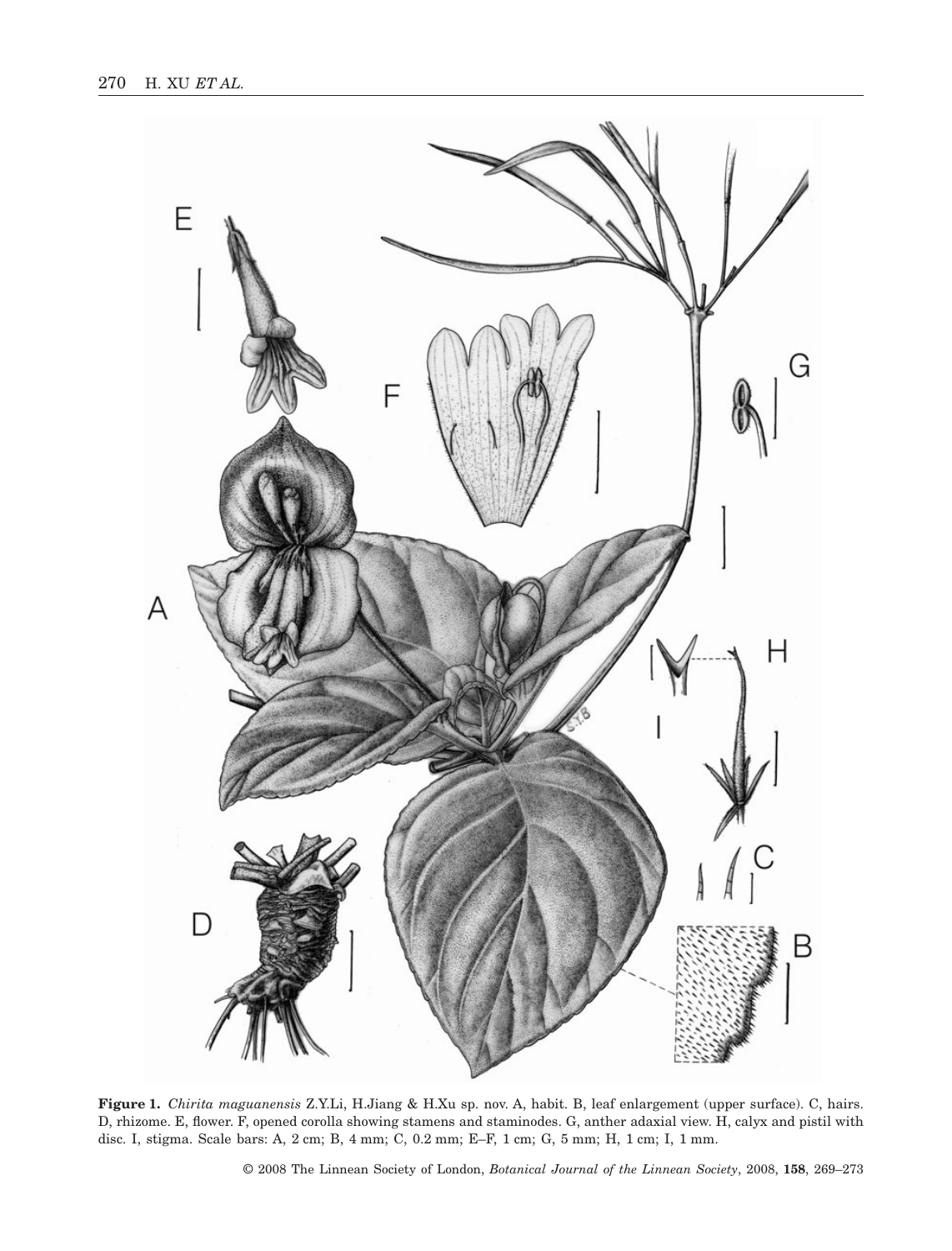

**Figure 2.** *Chirita maguanensis* A, natural habitat. B, flowers. C, D, habit.

*Description:* Perennial, stemless, rhizomatous herb. Rhizome terete, 2–6 cm long, 1.4–2.5 cm diameter. Leaves 6–10, clustered at the apex of the rhizome, rosulate, fleshy, rigid coriaceous when dry, densely white strigillose on both surfaces, hairs 0.1–0.8 mm long, with 2–6 cells; petiole 2.5–8 cm long, 7–8 mm wide, 5–7 mm thick, adaxial surface shallowly sulcate; blade broadly ovate to broadly elliptic, 11–12.5 cm, 6.5–10 cm wide, apex acute, base

obliquely cuneate, margin closely repand–crenate or crenate, slightly recurved; lateral veins 4–5 on each side, prominent beneath along with the midrib. Scapes axillary, 1–3, peduncles 14–22 cm, 2–4 mm thick, pedicels glandular and eglandular–pubescent; cymes branched twice, 7–9-flowered; bracts 2, opposite, free, suborbicular, fleshy, leathery when dry, white, with papery, crinkled and virescent margin, 3.8–4.5 cm, 4–4.5 cm wide, base subtruncate, apex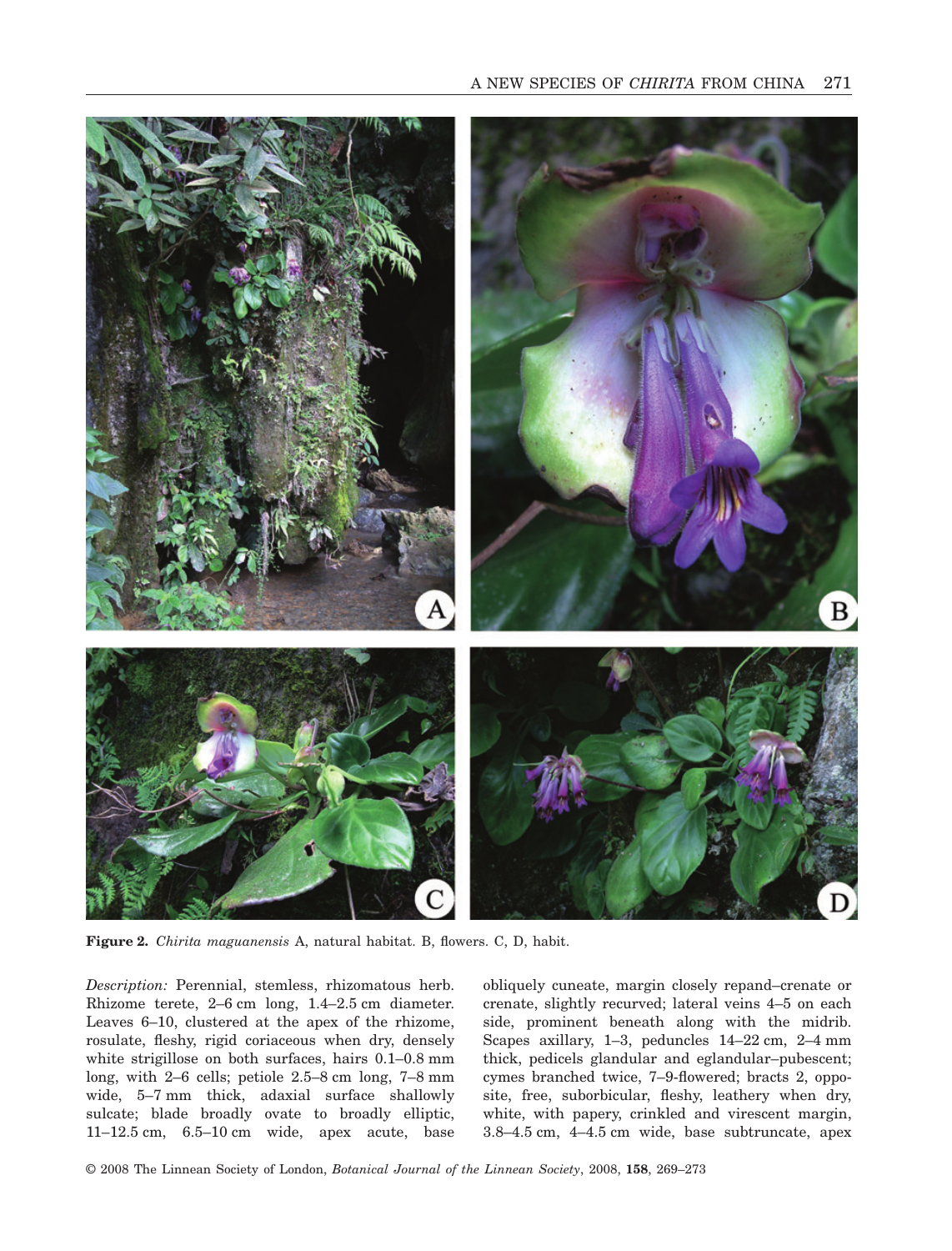acute, inner surface glandular–puberulous, outside sparsely strigillose, parallel-veined. Calyx membranous, white, subtranslucent, 8–9 mm, 5-sect; segments slightly unequal, linear–lanceolate, 1.5– 1.9 mm wide, apex acuminate, 5-nerved, margin entire, outer surface glandular and eglandular– pubescent, inner side pubescent. Corolla 2.6–2.8 cm, purple, with dark purple lines inside and two yellow streaks in the throat, outside glandular and eglandular–pubescent, inside sparsely pubescent; tube funnel-form; 1.8–2 cm, *c*. 1 cm diameter at mouth; upper lip 6 mm long, 2-sect, lobes broadly ovate; lower lip 8 mm long, 3-lobed from near middle, lobes oblong-ovate. Stamens 2, abaxial; filaments adnate to *c*. 1.4 cm above corolla base, lanceolate– linear, 1.1 cm, strongly geniculate just below the middle, up to 1 mm wide, upper part 0.4 mm wide, sparsely glandular–puberulous; anthers pale yellow, reniform–oblong, 4.5 mm, 2 mm wide, fused face to face, margin woolly. Staminodes 2, adaxial, adnate to *c*. 1.3 cm above corolla base, narrowly linear, 4.5 mm, sparsely short glandular-puberulous, apex capitellate, glabrous. Disc ring-shaped, obscurely lobed, 0.5– 0.8 mm high, glabrous. Pistil *c*. 2.7 cm long; ovary linear, 1.6 cm, 1.5 mm wide, glandular and eglandular–pubescent; style 1 cm, 0.4 mm wide; lower lip of stigma broadly obtrapezoid, 1.1 mm, 1 mm wide, 2-parted, lobes subulate, apex recurved. Capsule linear, 3.5–6.5 cm long, *c*. 2 mm wide, glandular and eglandular–pubescent, brownish. Seeds fusiform, dark brown, 0.3–0.4 mm, angled, glabrous.

## DISTRIBUTION, ECOLOGY AND CONSERVATION STATUS

To date, *Chirita maguanensis* is only known from the type locality, i.e. Zuandong mountain (GPS: N 22°57.448′, E 104°01.225′) located near Yanzijiao village, Miechang, Maguan County. Maguan County is located in the south-eastern part of Yunnan Province, adjacent to Vietnam. The climate is warm and humid. According to recent records of the Meteorological Station of Maguan County at 1332.9 m elevation, the annual mean temperature is 14.7 °C, with a mean January temperature of 9.4 °C and a mean July temperature of 19.7 °C. The mean annual rainfall is 1218.7 mm, with most rain falling in summer (June to August), while little rain falls in November. The annual mean relative humidity is 85%.

The plants grow in rocky crevices on moist shady cliffs of limestone and along forest edges at about 1800 m altitude. The typical habitat includes steep south-east-facing slopes of 70–90 degrees, where the soil is fertile mountain yellow earth derived from limestone. The soil layer is thin, with a pH of 6.2–6.5. Flowering is from July to August.

The forest consists of evergreen broad-leaved trees such as *Castanopsis fabri* Hance, *Michelia martini* (H.Lev.) H.Lev., *Illicium majus* Hook.f. & Thoms., *Sloanea hemsleyana* (Ito) Rehd., *Aphananthe cuspidata* (Blume) Planch. and *Camellia crassicolumna* H.T.Chang. Shrubs include *Ficus tsiangii* Merr. ex Corner, *F. chapaensis* Gagnep., *Euonymus balansae* Sprague, *Lindera communis* Hemsl., *Hydrangea aspera* D.Don, *Debregeasia orientalis* C.J.Chen and *Pachysandra axillaris* var. *stylosa* (Dunn) M.Cheng. Lianas, including *Actinidia indochinensis* Merr., *Elaeagnus sarmentosa* Rehd., *Sinomenium acutum* (Thunb.) Rehd. & Wils., *Cissampelopsis volubilis* (Blume) Miq. and *Amydrium sinense* (Engl.) H.Li, abound. The main accompanying herbs on rocks are *Pilea plataniflora* C.H.Wright, *Elatostema balansae* Gagnep., *Pellionia radicans* (Sieb. & Zucc.) Wedd., *Begonia maguanensis* S.H.Huang & Shui, *Impatiens wuchengyihii* S.Akiyama, H.Ohba & S.K.Wu, *Mazus pulchellus* Hemsl., *Paraboea sinensis* (Oliv.) B.L.Burtt, *Galium bungei* Steud. var. *hispidum* (Kitag.) Cuf., *Mulgedium umbrosum* (Dunn) Shih and *Asparagus lycopodineus* Wall. ex Baker and ferns such as *Pteris deltodon* Baker, *Aleuritopteris albomarginata* (C. B. Clarke) Ching, *Woodwardia unigemmata* (Makino) Nakai, *Asplenium crinicaule* Hance, *A. wrightioides* Christ, *Polystichum omeiense* Christ and *Neolepisorus ensatus* (Thunb.) Ching.

The population of *Chirita maguanensis* covers only an area of about  $450 \text{ m}^2$  and includes 326 individuals. It is noteworthy that *Ageratina adenophora* (Spreng.) R.M.King & H.Rob. (*Eupatorium adenophorum* Spreng.), an exotic weed native to Central America, has invaded this area and has reached the periphery of the population (Fig. 2B). According to the IUCN red list categories and criteria, version 3.1 (IUCN, 2001), the species should be categorized as critically endangered (CR): B1 (ii).

#### RELATIONSHIPS

*Chirita maguanensi*s is to be placed in section *Gibbosaccus* based on its perennial, rosulate and rhizomatous habit, 5-sect calyx, ventrally fused anthers and smaller stigma. The new species is most closely related to *C. eburnea* Hance, which is widespread in the nine provinces of southern China, including Yunnan. It is similar to *C. eburnea* Hance in its large, fleshy, white and parallel-veined bracts, but differs in a number of characters (see Table 1).

### ACKNOWLEDGEMENTS

We thank Professor Wen-Tsai Wang for checking the specimens and reviewing the Latin descriptions, Professor Xian-Chun Zhang for identifying the ferns